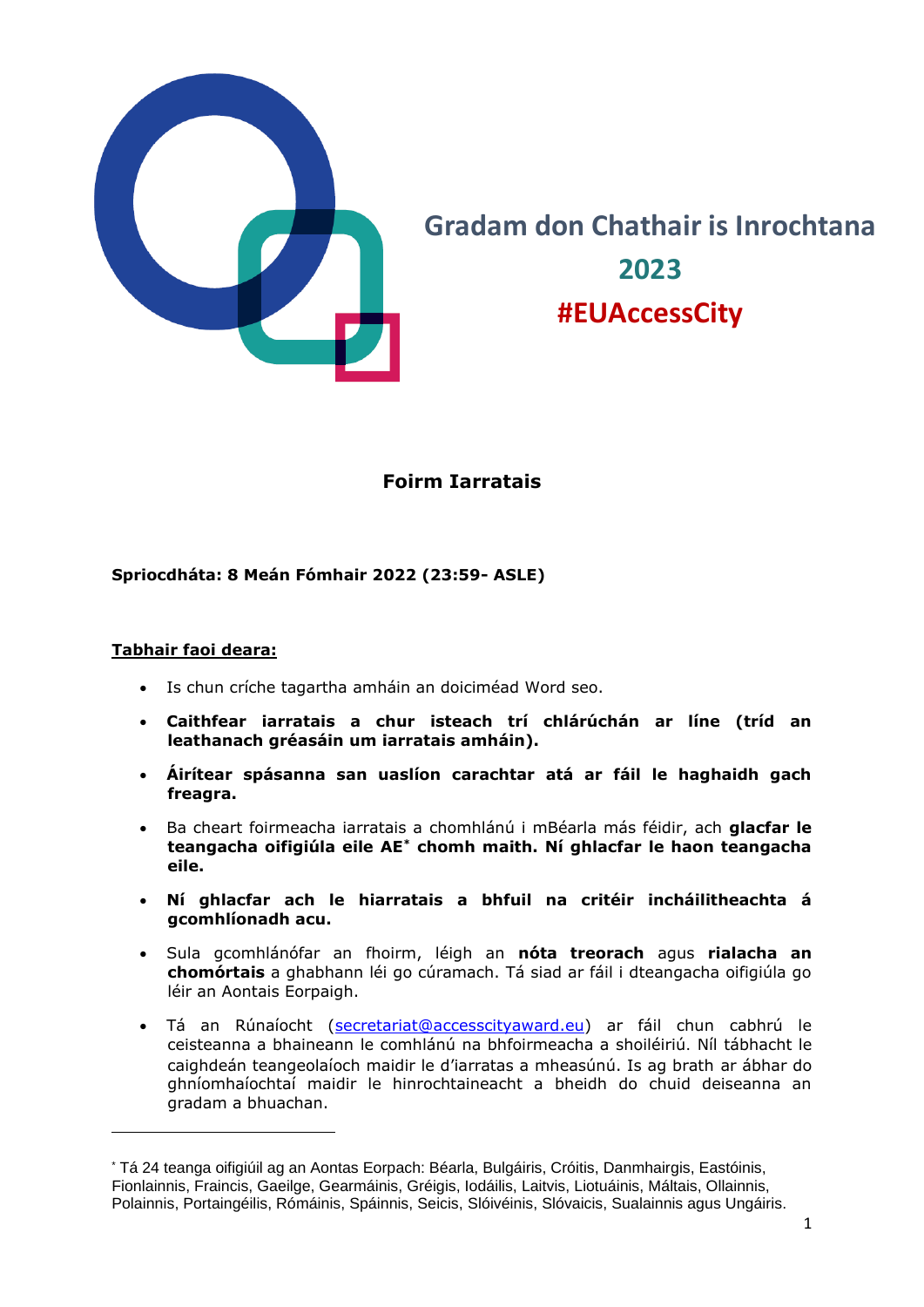**A/**

## **AITHEANTAS CATHRACH**

**Ainm na cathrach:**

**Tír:**

**Méid na cathrach (líon na n-áitritheoirí):**

**Tuairisc ghairid ar an gcathair (700 carachtar ar a mhéad, spásanna san áireamh)**

**B/**

#### **RAON FEIDHME NA DTIONSCNAMH†**

**Tabhair tuairisc ghairid ar na tionscnaimh atá ann cheana féin agus na cinn atá pleanáilte, agus tagair do na ceithre réimse seo a leanas:** 

*a) inrochtaineacht ar an timpeallacht thógtha agus ar spásanna poiblí;* 

*b) inrochtaineacht ar iompar agus ar bhonneagar gaolmhar;* 

- *c) inrochtaineacht ar fhaisnéis agus ar chumarsáid, lena n-áirítear teicneolaíochtaí faisnéise agus cumarsáide;*
- *d) inrochtaineacht ar shaoráidí agus ar sheirbhísí poiblí.*

### **2600 carachtar ar a mhéad**

**C/**

#### **ÚINÉIREACHT / LEIBHÉAL GEALLTANAIS**

**1/ Déan cur síos ar do chur chuige agus ar an straitéis dhomhanda chun inrochtaineacht i do chathair a fheabhsú agus conas atá an polasaí nua á chur** 

Gearrfar na freagraí nuair a shroichfear teorainn na gcarachtar

<sup>†</sup>Tabhair faoi deara gur mar chomhchiallaigh is gá féachaint ar "Raon feidhme na dtionscnamh" agus "Ábharthacht do na cuspóirí" (féach rannóg 4.2 Critéir an ghradaim de Rialacha an Chomórtais) laistigh de chreat an chomórtais seo.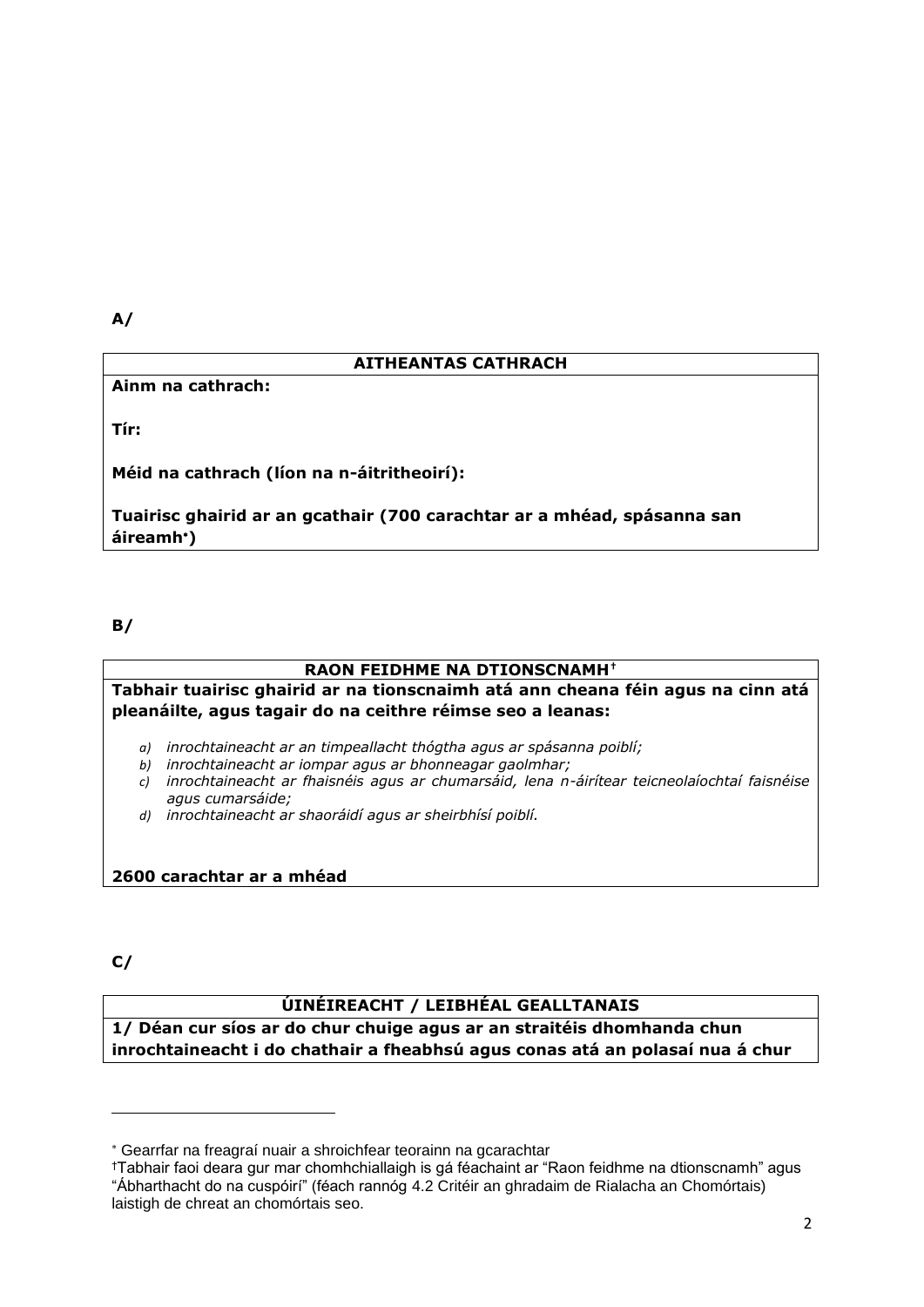**chun feidhme nó conas atá sé beartaithe é a chur chun feidhme.** 

## **1300 carachtar ar a mhéad**

**D/**

## **TIONCHAR**

**1/ Conas a d'fheabhsaigh beartas/tionscnaimh na cathrach rochtain chomhionann agus cáilíocht saoil daoine faoi mhíchumas? Tá sé tábhachtach tionscada(i)l a bhfuil daoine faoi mhíchumas intleachtúil páirteach ann/iontu a lua.** 

**1300 carachtar ar a mhéad** 

**2/ Conas a théann na tionscnaimh seo chun tairbhe, seachas daoine faoi mhíchumas, réimsí níos mó den daonra?** 

**1300 carachtar ar a mhéad** 

**E/**

## **CAIGHDEÁN AGUS INBHUANAITHEACHT NA dTORTHAÍ**

**1/ Conas a chinntíonn tú caighdeán agus inbhuanaitheacht beart inrochtaineachta?**

**1300 carachtar ar a mhéad** 

**2/ Céard iad na pleananna agus na tionscnaimh atá agat chun leanúint leis na hiarrachtaí seo amach anseo?**

**1300 carachtar ar a mhéad** 

**3/ Ceist roghnach nach mbeidh tionchar aici ar mheasúnú an iarratais (Ní gá don iarratasóir an cheist seo a fhreagairt mura bhfuil sé ábhartha)**

**An bhain do chathair úsáid as cistí AE riamh? Conas a chuireann do chathair do shaoránaigh ar an eolas faoi ghníomhaíochtaí a bhaineann le cistí AE?**

**1300 carachtar ar a mhéad**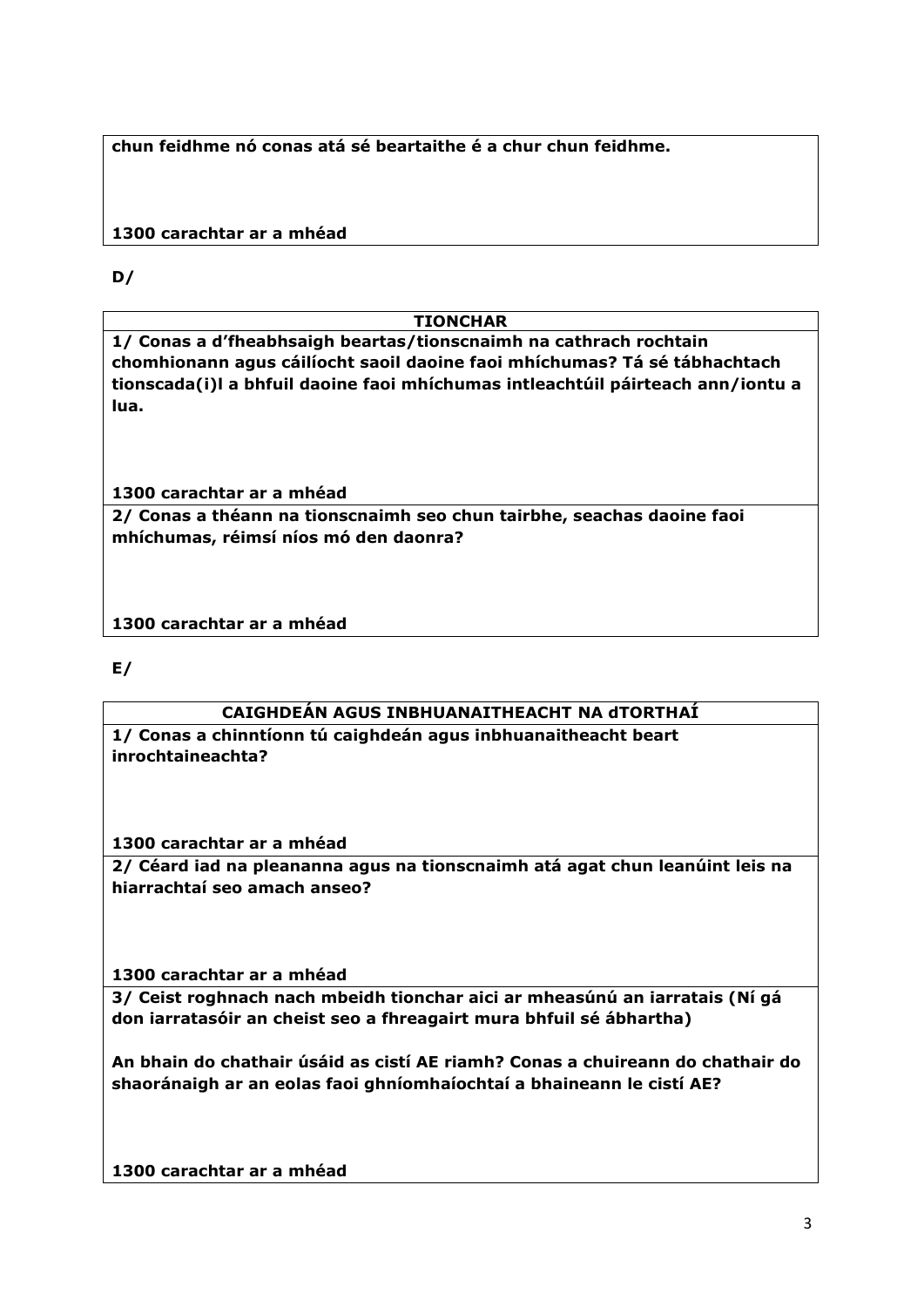#### **RANNPHÁIRTÍOCHT DAOINE FAOI MHÍCHUMAS AGUS COMHPHÁIRTITHE ÁBHARTHA**

**1/ Déan cur síos ar rannpháirtíocht daoine faoi mhíchumas, a n-eagraíochtaí ionadaíocha agus saineolaithe inrochtaineachta i bpleanáil, cur chun feidhme agus cothabháil pholasaithe agus thionscnaimh na cathrach atá dírithe ar inrochtaineacht a mhéadú.** 

**1300 carachtar ar a mhéad** 

**2/ An ndéanann tú gníomhaíochtaí múscailte feasachta nó faisnéise maidir le hinrochtaineacht? An malartaíonn agus an gcomhroinneann tú taithí agus deachleachtais le cathracha eile ar an leibhéal áitiúil, réigiúnach, náisiúnta agus/nó Eorpach? Má tá a leithéid i gceist, déan cur síos orthu.** 

**1300 carachtar ar a mhéad** 

**3/ Ar phléigh tú le míchumas i dtionscnaimh eile a rinneadh i do chathair? Más amhlaidh gur phléigh, is féidir leat tagairt d'aon tionscnamh a raibh do chathair ag obair air, fiú mura raibh sé dírithe go díreach ar dhaoine faoi mhíchumas, má rinneadh bearta chun inrochtaineacht a fheabhsú nó feasacht faoi mhíchumas agus inrochtaineacht a mhúscailt.** 

**1300 carachtar ar a mhéad**

**G/**

### **CÉN FÁTH A BHFUIL AN GRADAM TUILLTE AG DO CHATHAIR?**

**Déan cur síos gairid ar an mbeartas agus ar na gníomhaíochtaí inrochtaineachta ar an iomlán. Mínigh an chúis a bhfuil do thorthaí agus beartas inrochtaineachta do chathrach iontach maith agus an chúis a gcreideann tú go bhfuil an Gradam tuillte agat.**

**Uasmhéid 1300 carachtar agus spásanna san áireamh**

**H/** 

**F/**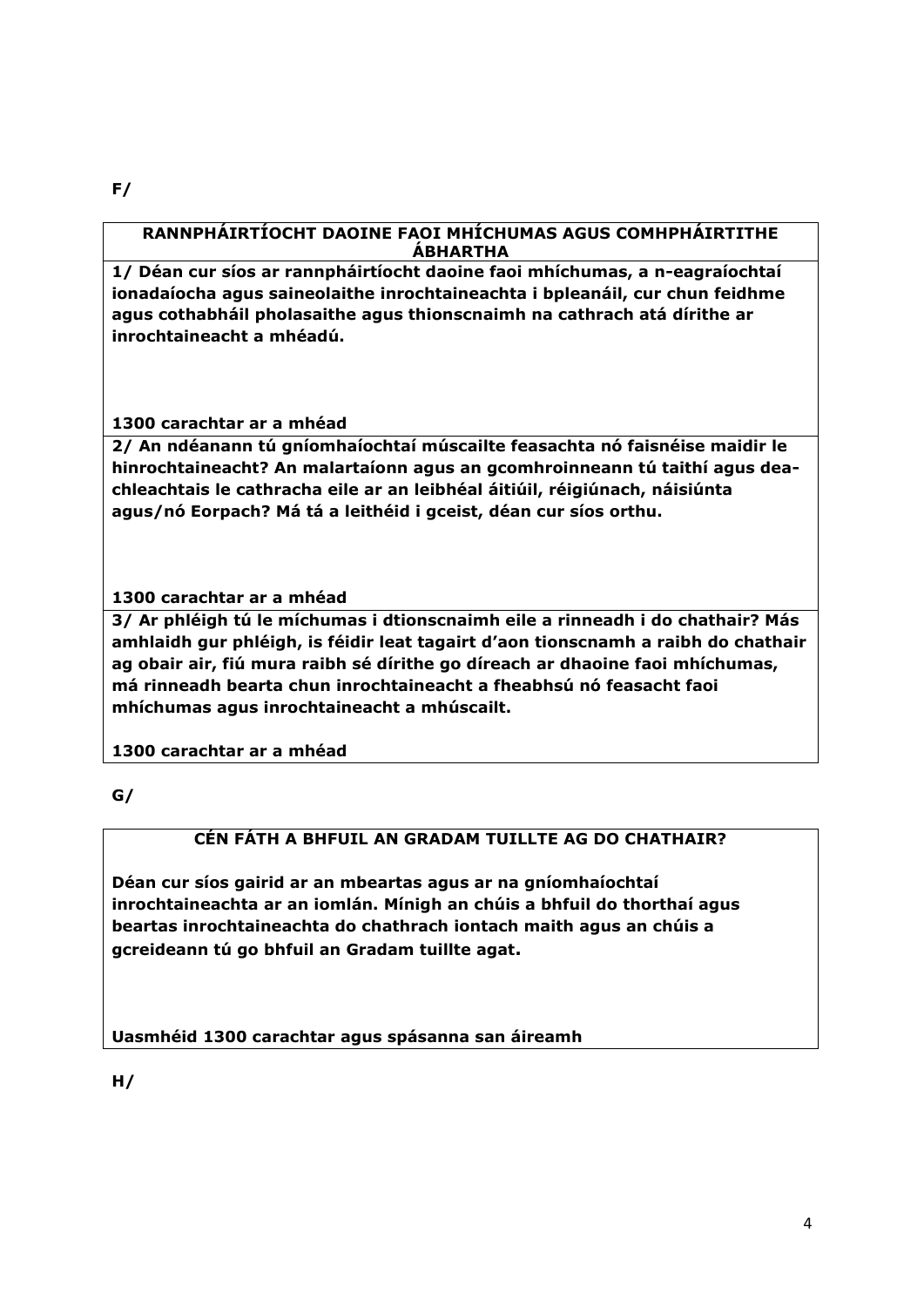## **CÁ hÁIT AR CHUALA TÚ FAOI CHOMÓRTAS AN GHRADAIM DON CHATHAIR IS INROCHTANA 2023?**

**[Is féidir freagraí iomadúla a thabhairt]**

- **Ríomhphost ó rúnaíocht an Ghradaim don Chathair is Inrochtana**
- **Glaoch ó rúnaíocht an Ghradaim don Chathair is Inrochtana**
- **Na meán shóisialta (Facebook, Twitter, LinkedIn, etc.)**
- **Suíomh gréasáin an Choimisiúin Eorpaigh**
- **Institiúidí eile de chuid AE, e.g. Coiste na Réigiún**
- **Líonraí AE na gcathracha, e.g. Eurocities, Polis, ENAT**
- **An Fóram Eorpach maidir le Míchumas nó eagraíocht eile ar leibhéal AE do dhaoine faoi mhíchumas**
- **Eagraíocht náisiúnta/áitiúil daoine faoi mhíchumas**
- **Comhghleacaí**
- **Eile (sonraigh le do thoil) ( + BOSCA TÉACS)**

#### **Ábhar Tacaíochta**

Le cois na faisnéise atá curtha ar fáil san fhoirm iarratais, ní mór d'iarrthóirí Dearbhú an Mhéara, an Dearbhú ar Bhriathar, an Fhoirm Eintitis Dhlítheanaigh (FED) agus an Fhoirm Aitheantais Airgeadais (FAA), a uaslódáil.

Chomh maith leis sin, tugtar cuireadh d'iarrthóirí cur i láthair deich sleamhnán PowerPoint a uaslódáil – nó nasc chuige a sheoladh – chun léargas a thabhairt ar an iarratas agus aird a tharraingt ar na pointí láidre ann.

Is féidir suas le cúig chomhad (is é 10 MB an t-uasmhéid do chomhad amháin) nó nasc a uaslódáil. Is féidir na comhaid uaslódáilte sin a bheith scríofa i dteanga náisiúnta ballstáit de AE, atá ag glacadh páirt sa chomórtas.

Ní mór gach doiciméad uaslódáilte a ainmniú go cuí. Ba cheart go sonrófaí go soiléir in ainm an chomhaid an méid atá sa chomhad.